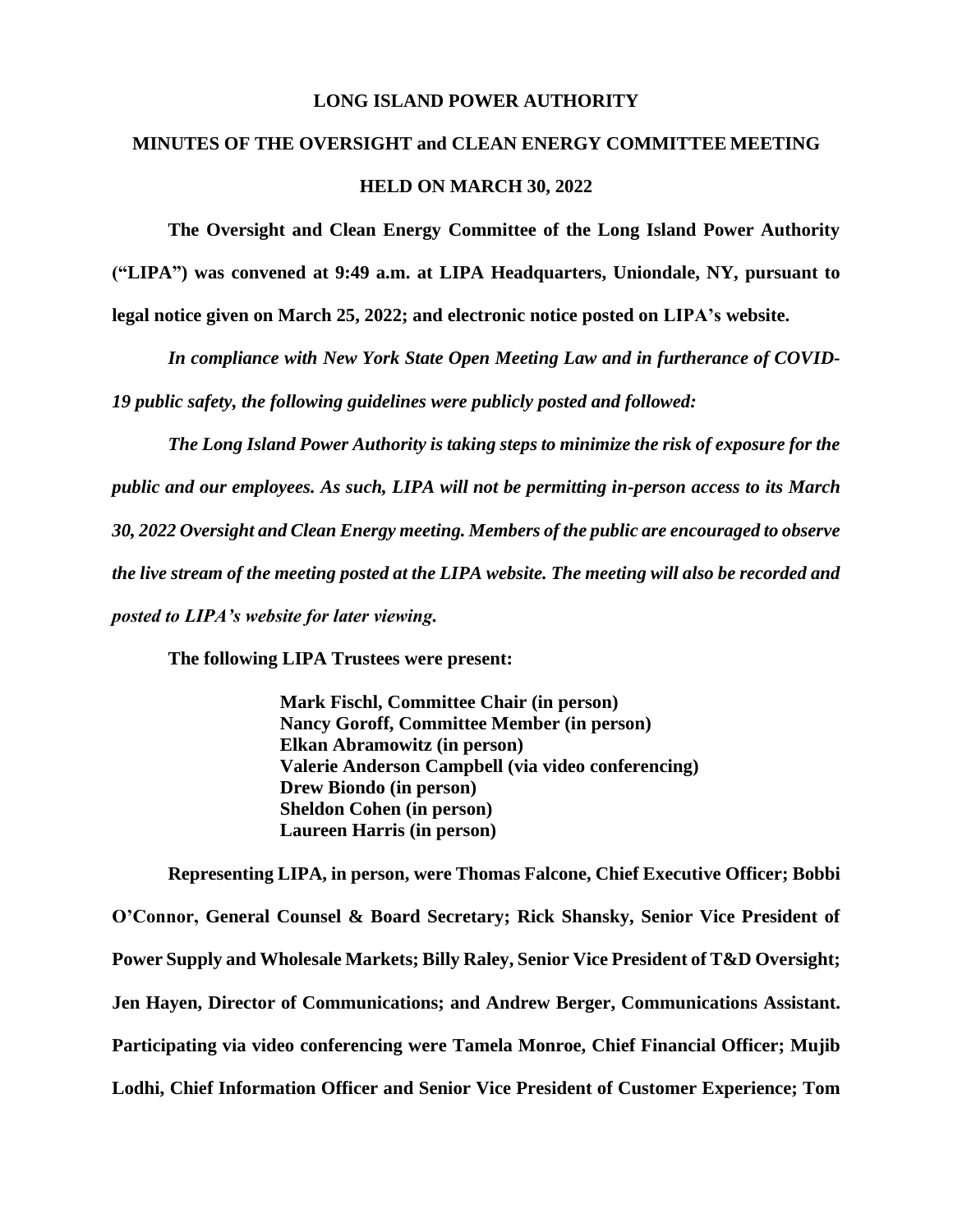**Locascio, Director of External Affairs; and Jason Horowitz, Assistant General Counsel and Assistant Secretary to the Board.**

**Representing PSEG Long Island, via video conferencing, was Peggy Keane, Interim President and Chief Operating Officer.**

**Representing Electric Power Research Institute, via video conference, were Dr. Andrew Maxson, Program Manager; and Horst Hack, Technical Executive.** 

*Chair Fischl welcomed everyone to the Oversight and Clean Energy Committee meeting of the Long Island Power Authority Board of Trustees and noted at the outset of the meeting that there was not a quorum of members present.*

*Chair Fischl stated that the first item on the agenda is the PSEG Long Island Presentation and Operating Report to be presented by Peggy Keane.* 

*Ms. Keane presented the PSEG Long Island Presentation and Operating Report and took questions from the Trustees. During the Operating Report, Trustees inquired concerning PSEG Long Island lobbying activities as they related to the proposed Legislative Commission to study the future structure of LIPA.* 

*\*\*\**

*At approximately 10:05 a.m., Chair Fischl stated that the Committee would adjourn to Executive Session to discuss litigation matters. Chair Fischl stated that no votes would be taken and that the Committee would resume its open session.* 

*\*\*\**

*The public portion of the meeting of the Oversight and Clean Energy Committee reconvened at approximately 10:21 a.m.*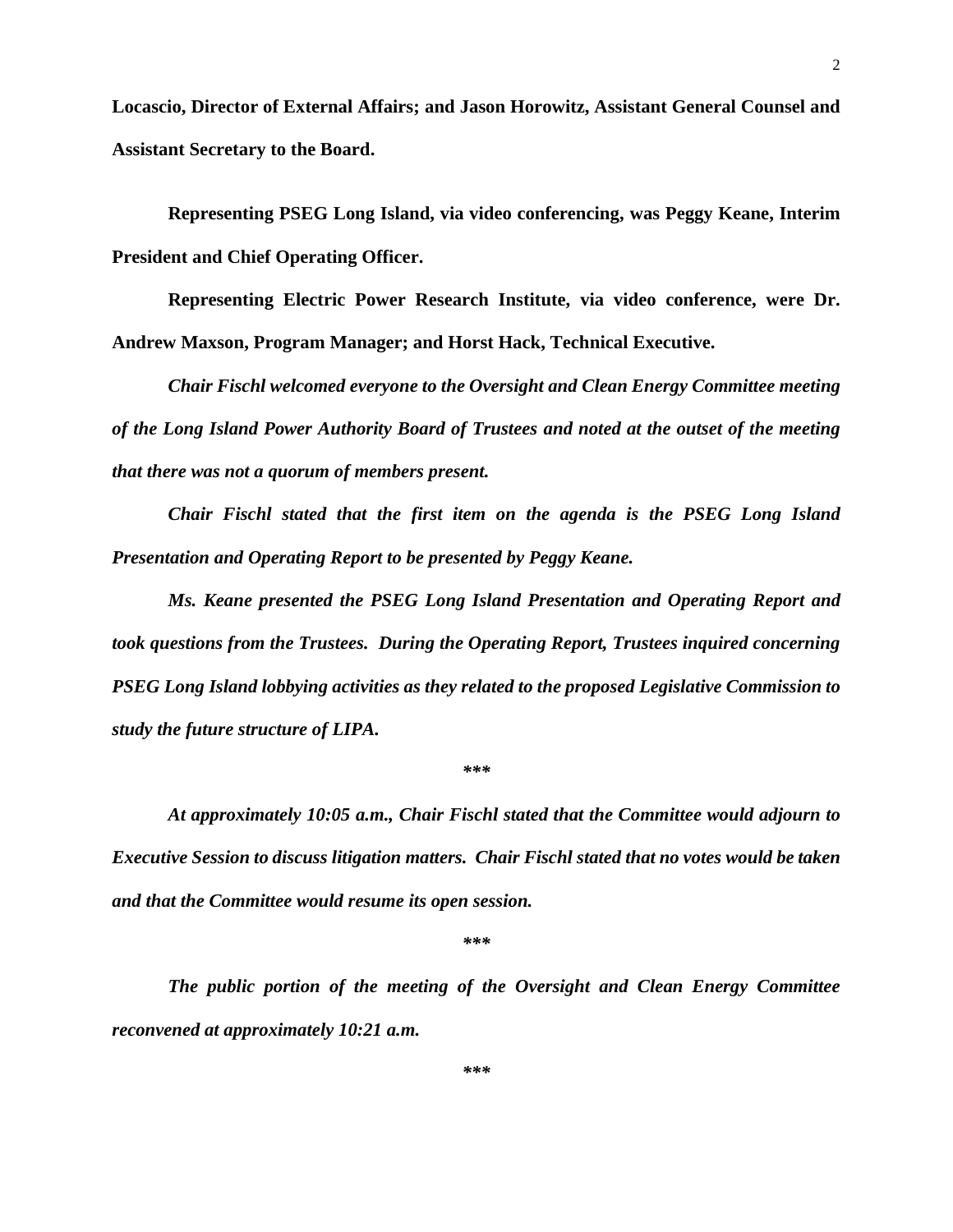*As permitted under LIPA by-laws, Chair Fischl then appointed Trustees Abramowitz,* 

*Biondo, Cohen and Harris as temporary members of the Oversight and Clean Energy Committee for the purpose of this meeting only and required quorum.* 

*\*\*\**

*Chair Fischl stated the next item on the agenda is the adoption of the minutes from the February 17, 2022 Oversight and Clean Energy Committee meeting.* 

*Upon motion duly made and seconded, the minutes of the February 17, 2022 meeting were approved unanimously.*

*\*\*\**

*Thereafter, upon motion duly made and seconded, the Trustees unanimously directed LIPA Staff to draft a resolution, for consideration at the full Board meeting, adopting certain recommendations relating to PSEG Long Island's lobbying and advocacy positions and activities. An additional motion was then duly made and seconded ratifying the Trustees' previous vote to enter into Executive Session, which motion was also adopted unanimously.* 

\*\*\*

*Chair Fischl stated that the next item on the agenda is the Briefing on Energy Storage Technologies to be presented by representatives from Electronic Power Research Institute (EPRI), Dr. Andrew Maxson and Horst Hack.* 

*Representatives from EPRI presented the Briefing on Energy Storage Technologies and took questions from the Trustees.*

*\*\*\**

*Chair Fischl stated that the last item on the agenda is the Consideration of Recommendation to Approve Capacity Purchases to be presented by Rick Shansky.*

*Mr. Shansky presented the following action item and took questions from the Trustees:*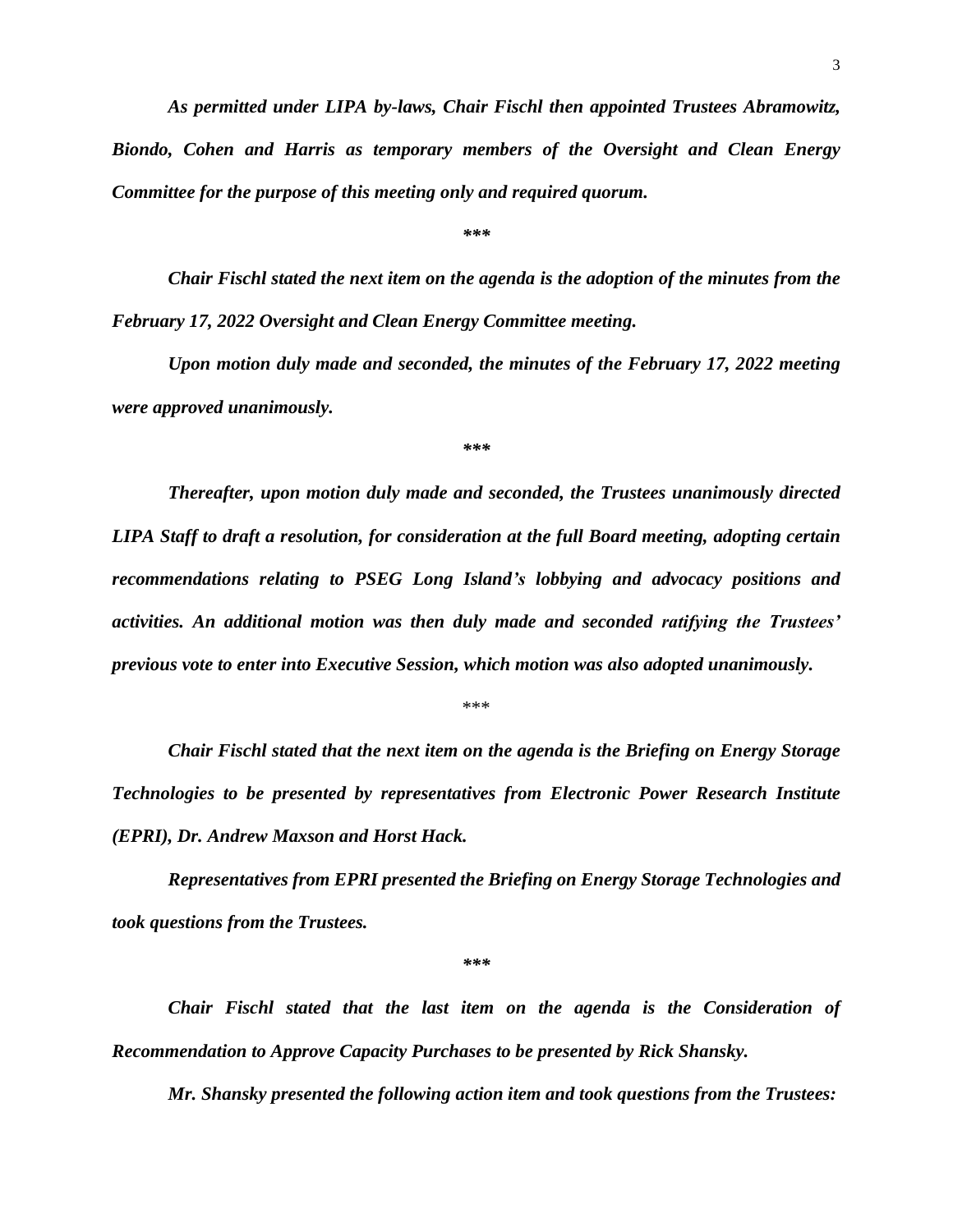#### **Requested Action**

**The Oversight and Clean Energy Committee (the "Committee") of the Board of Trustees is requested to approve a resolution recommending authorizing the Chief Executive Officer or his designee to execute Capacity Purchase Agreements ("CPA") with Dighton Power, LLC ("Dighton"), Manchester Street, LLC ("Manchester") and Calpine Energy Services, L.P. ("Calpine"), and to take such other actions as may be reasonably necessary to implement arrangements for LIPA to purchase a total of 345 MW of installed capacity supplied from five natural gas-fired combined-cycle power plants located in Connecticut, Rhode Island, Maine, New Hampshire and Massachusetts.**

#### **Background**

**LIPA has a long-term contract for 330 MW of firm transmission rights on the Cross Sound Cable ("CSC"), a high-voltage direct current undersea transmission cable that interconnects the LIPA transmission system at Shoreham, NY with the ISO-New England transmission system at New Haven, CT. The New York Independent System Operator ("NYISO") allows holders of such firm transmission rights to use generating capacity purchased outside of New York to meet NYISO's in-State and locational (e.g., Long Island) capacity requirements. Previously, LIPA had used capacity purchased from Bear Swamp Power Company LLC to meet its capacity requirements under an arrangement that expired in 2021.**

**In December 2021, PSEG Long Island issued an RFP for up to 345 MW of installed capacity in ISO-New England that could be used to meet LIPA's capacity requirements for the 2023- 24 and 2024-25 capability years1. The RFP allowed LIPA to assemble a portfolio of generating plants from one or more respondents to meet the maximum capacity of 345 MW. Proposals were received on January 19, 2022 from two RFP respondents, Starwood Energy Group ("Starwood") and Calpine. Starwood offered a combined total of up to 345 MW from combined-cycle generating facilities located in Massachusetts (Dighton) and Rhode Island (Manchester). Calpine offered up to 155 MW of installed capacity from three combined-cycle generating facilities located in Massachusetts, New Hampshire, and Maine. The PSEG Long Island selection committee evaluated the proposals and determined that a combination of the two proposals would best meet LIPA's needs.**

**The pricing offered in both proposals is favorable compared to LIPA's forecast of market capacity prices and both respondents agreed to comply with NYISO rules for selling off-Island capacity into the New York market. For the 2023-24 capability year, LIPA staff recommends a purchase of 155 MW from Calpine, which is the maximum amount it offered; plus a purchase of 190 MW from Starwood subsidiaries Dighton Power, LLC and Manchester Street, LLC, in order to meet the 345 MW goal, while assuring some diversity of suppliers and sources.2 The total contract values for the Calpine and Starwood contracts are \$6 million and \$8 million, respectively.**

**Proposed contract terms would require each supplier to meet stringent availability targets or be subject to reduction in payments from LIPA. Moreover, the suppliers would be responsible for indemnifying LIPA for any penalties assessed by NYISO for failure to perform their obligations, which include supplying energy during system emergencies upon**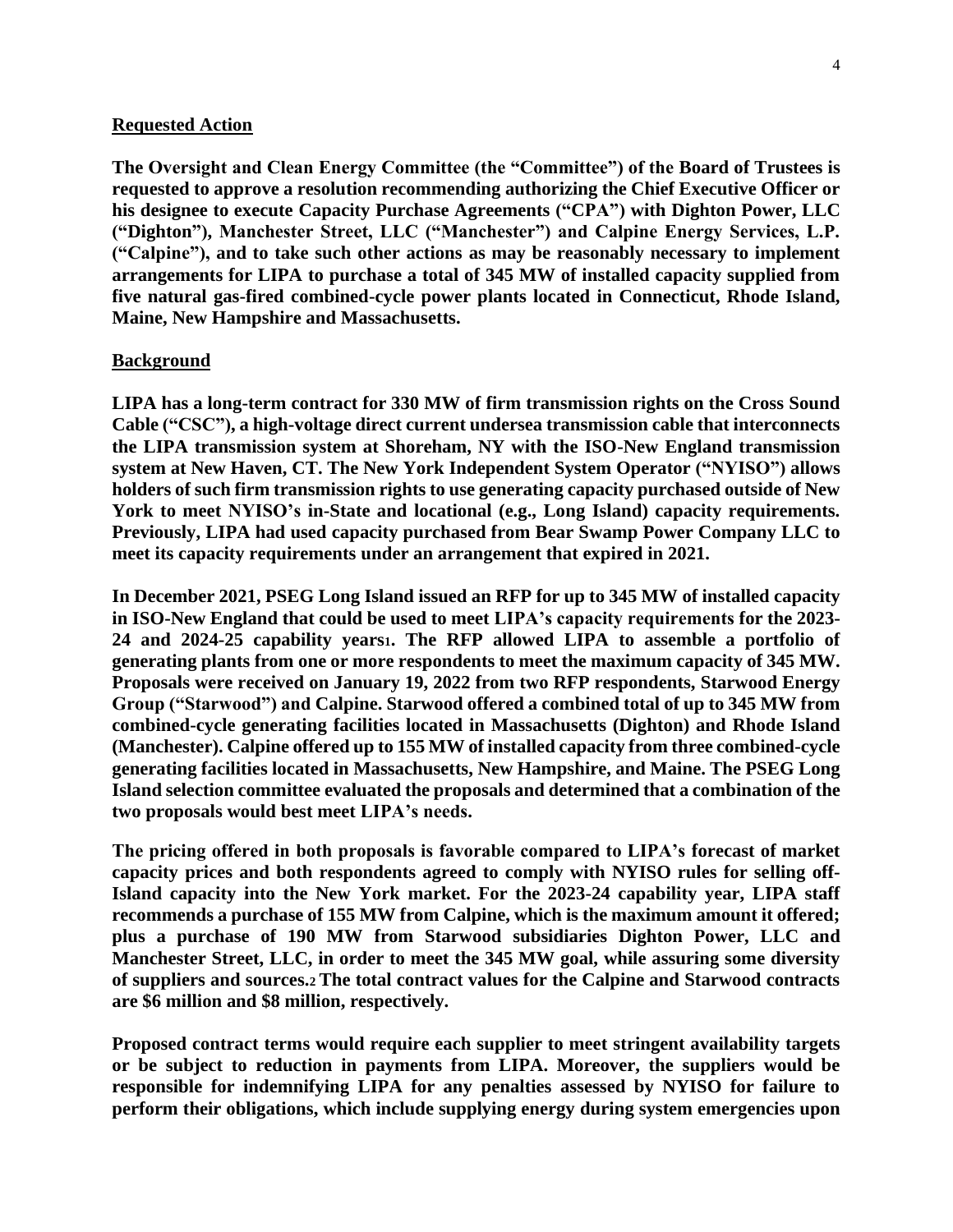**NYISO's direction. That feature of the arrangement will increase the reliability of imports over the CSC.**

**Another valuable feature of this arrangement is the continued reservation of firm interconnection rights for CSC, which enables LIPA to continue to make off-Island capacity purchases during the term of the CSC contract. Absent the proposed purchases, those interconnection rights would expire in 2024 under current NYISO rules and restoring such rights could expose LIPA to significant future transmission system upgrade costs. Preserving these rights benefits LIPA ratepayers by maintaining access to a competitive pool of generating capacity in ISO-NE.**

**For the 2024-25 capability year, LIPA staff recommends a new procurement whose goal would be to attract broader interest among potential suppliers in New England.**

## **Recommendation**

**For the foregoing reasons, I recommend that the Trustees authorize the Chief Executive Officer or his designee to take all actions, including, without limitation, execution of capacity purchase agreements with Dighton, Manchester, and Calpine and all other related agreements to enable the Authority's purchase of installed capacity as described above.**

*A motion was made and seconded, and the Trustees unanimously adopted the following* 

*resolution:*

# **RECOMMENDING AUTHORIZATION TO ENTER INTO INDIVIDUAL CAPACITY PURCHASE AGREEMENTS WITH DIGHTON POWER, LLC, MANCHESTER STREET, LLC, AND CALPINE ENERGY SERVICES, L.P. FOR THE PURCHASE OF INSTALLED CAPACITY**

**WHEREAS, pursuant to the December 14, 2021 Request for Proposals for Off Island Capacity (New England Control Area) administered by PSEG Long Island, LIPA staff selected proposals by the Starwood Energy Group (on behalf of its subsidiaries Dighton Power, LLC and Manchester Street, LLC), and Calpine Energy Services, L.P. to provide a combined total of 345 MW of installed capacity; and**

**WHEREAS, LIPA seeks to enter into Capacity Purchase Agreements ("CPA") with Dighton Power, LLC, Manchester Street, LLC, and Calpine Energy Services, L.P. under which those entities will provide a combined total of 345 MW of installed capacity delivered to the New Haven interconnection point of the Cross Sound Cable for the 2023 to 2024 NYISO Capability Year.**

**NOW, THEREFORE, BE IT RESOLVED, that the Oversight and Clean Energy Committee hereby recommends that the Board of Trustees authorize the Chief Executive Officer and his designee to execute and effect CPAs and other related agreements and arrangements, consistent with the terms of the accompanying memorandum, and to perform such further**